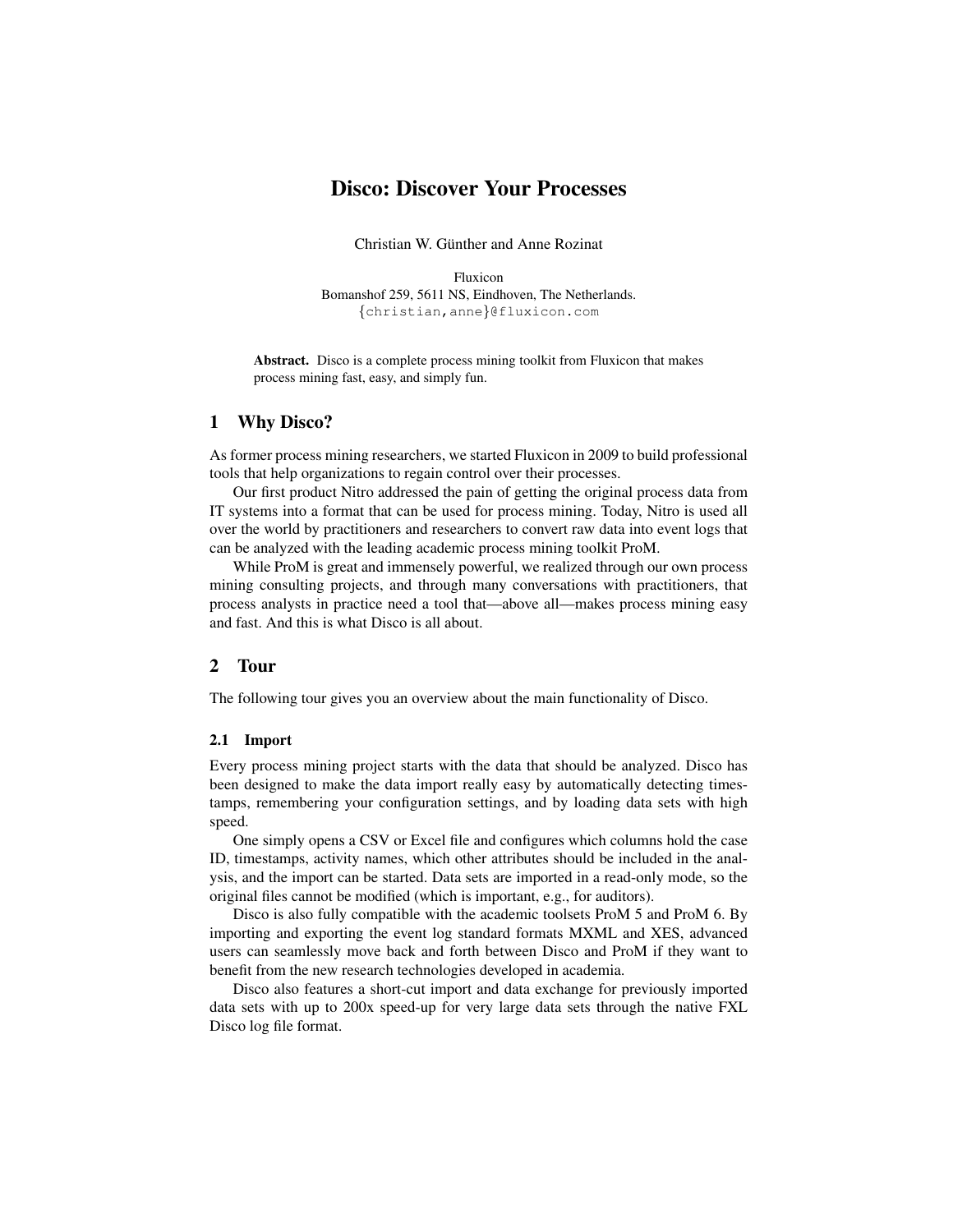#### 2.2 Automated Process Discovery

The core functionality of process mining is the automated discovery of process maps by interpreting the sequences of activities in the imported log file. After one presses the Start import button the user is taken right into the Map view, where she can quickly and objectively see how the process has been actually performed.

Disco uses an intuitively understandable and 100% truthful process map visualization. The thickness of paths and coloring of activities show the main paths of the process flows, and wasteful rework loops are quickly discovered.

The Disco miner is based on the Fuzzy miner, but has been further developed in many ways. The Fuzzy Miner was the first mining algorithm to introduce the "map metaphor" to process mining, including advanced features like seamless process simplification and highlighting of frequent activities and paths. For Disco, we have used the approach of the Fuzzy Miner and combined it with experience from our own practice and user testing.

The result is a mining algorithm that, while providing reliable and trustworthy results for data sets of arbitrary complexity, can be operated and understood efficiently by domain experts with no prior experience in process mining. Although the Disco miner is based on the framework of the Fuzzy Miner, we have developed a completely new set of process metrics and modeling strategies, effectively making the Disco miner a next-generation Fuzzy Miner.

Our design priorities are what sets the Disco miner apart from other solutions:

- 1. *Usability*: Our goal was to have a miner that can be operated and understood by domain experts, with an adequate learning curve to also accommodate process mining experts. We also have put great effort into making our visualizations informationdense, while avoiding information overload. For Disco, we have used state-of-theart UX and visualization research, user testing, and lots of development time to make sure our models are nice to read and quick to understand.
- 2. *Fidelity*: Creating a truthful model from a simple, well-structured process model is easy. When faced with complex data, though, most commercial approaches resort to drastically limiting the data used (only using the mainstream variants) to keep model complexity in check. We wanted a miner that can intelligently extract the most important parts of the process from the full set of data, and create a useful process model from data of arbitrary complexity.
- 3. *Performance*: Almost all process mining tools want to be used in a procedural fashion: You give them the data, and some parameters, they create a process model, done. We see process mining as an explorative and highly interactive task, where the domain expert learns to understand the data by looking at the process from multiple perspectives in quick succession. For this approach to work, we need our miner to work very fast.

The Disco miner is considerably faster than any other approaches we are aware of, while delivering superior model quality. We think there is inherent value in having a good approximation of complex behavior in a few seconds, versus a perfect model in three hours (which is what you get with, e.g., genetic approaches). By intensively optimizing the whole stack, down from the log storage layer up to the graph visualization,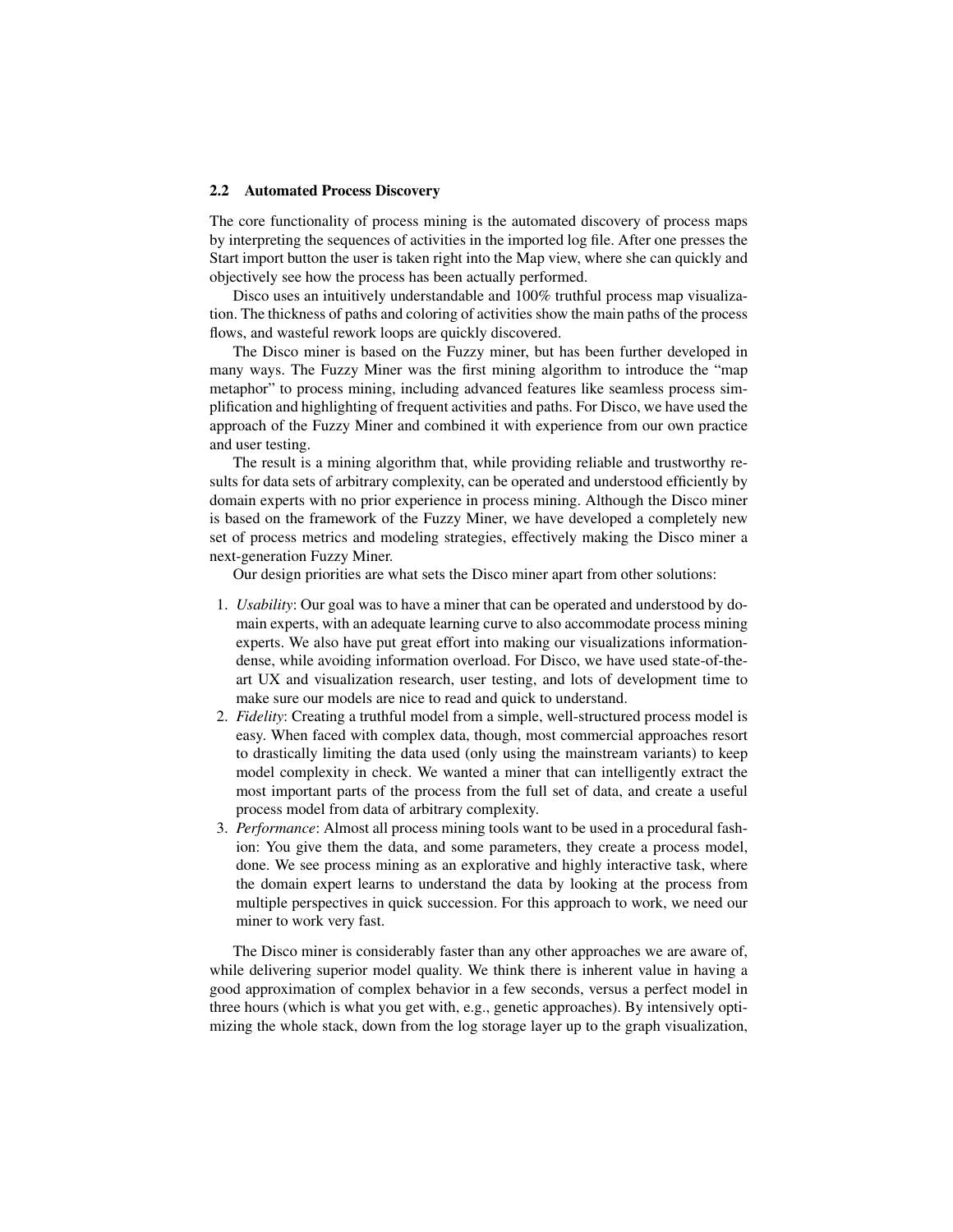we have created a miner that fosters truly interactive usage which, ultimately, leads to better and more meaningful analysis results.

## 2.3 Process Statistics

Next to the process maps one can also inspect statistics about the process. For this, one simply changes to the Statistics tab in the toolbar. The user will get overview information about the number of cases and events in the data set, the time frame covered, and performance charts like, for example, about the case duration.

Further statistics views provide frequency and performance information for all activities and resources in the process. Furthermore, there are statistics for any additional data attribute column that was included in the data set. These additional data attributes are usually very important for the process analysis, because they hold relevant context information such as:

- Which *product* a service call was about,
- Which type of *category* a change request in an IT Service process falls in,
- The *channel* through which a lead in a sales process came in,
- *Domain-specific characteristics* such as warranty vs. out-of-warranty repairs in a service process,
- By which *department* the activity was handled,
- In which *country* the process was performed,
- The *value* of an order, which is relevant for many purchasing processes, because depending on the amount of money that is involved different anti-fraud rules will apply, etc.

In our projects, we often get data sets with up to 40 or 60 additional data attributes that are relevant and can be used in the analysis. Disco shows the users these attribute statistics, but also lets them use them to drill down and focus their analysis, and to split out and compare processes with respect to these categories.

#### 2.4 Variants and Individual Cases

The third data set view is the Cases tab. While the Map view gives an understanding about the process flows, and the Statistics view provides detailed performance metrics about the process, the Cases view actually goes down to the individual case level and shows the raw data.

To be able to inspect individual cases is important, because one will need to verify the findings and see concrete examples particularly for "strange" behavior that will most likely be discovered in the process analysis. Almost always users find things that are hard to believe until they have drilled down to an individual example case, noted down the case number, and verified that this is indeed what happened in the operational system.

Furthermore, looking at individual cases with their history and all their attributes can give additional context (like a comment field) that sometimes explains why something happened. Finally, being able to drill down to individual cases is important to be able to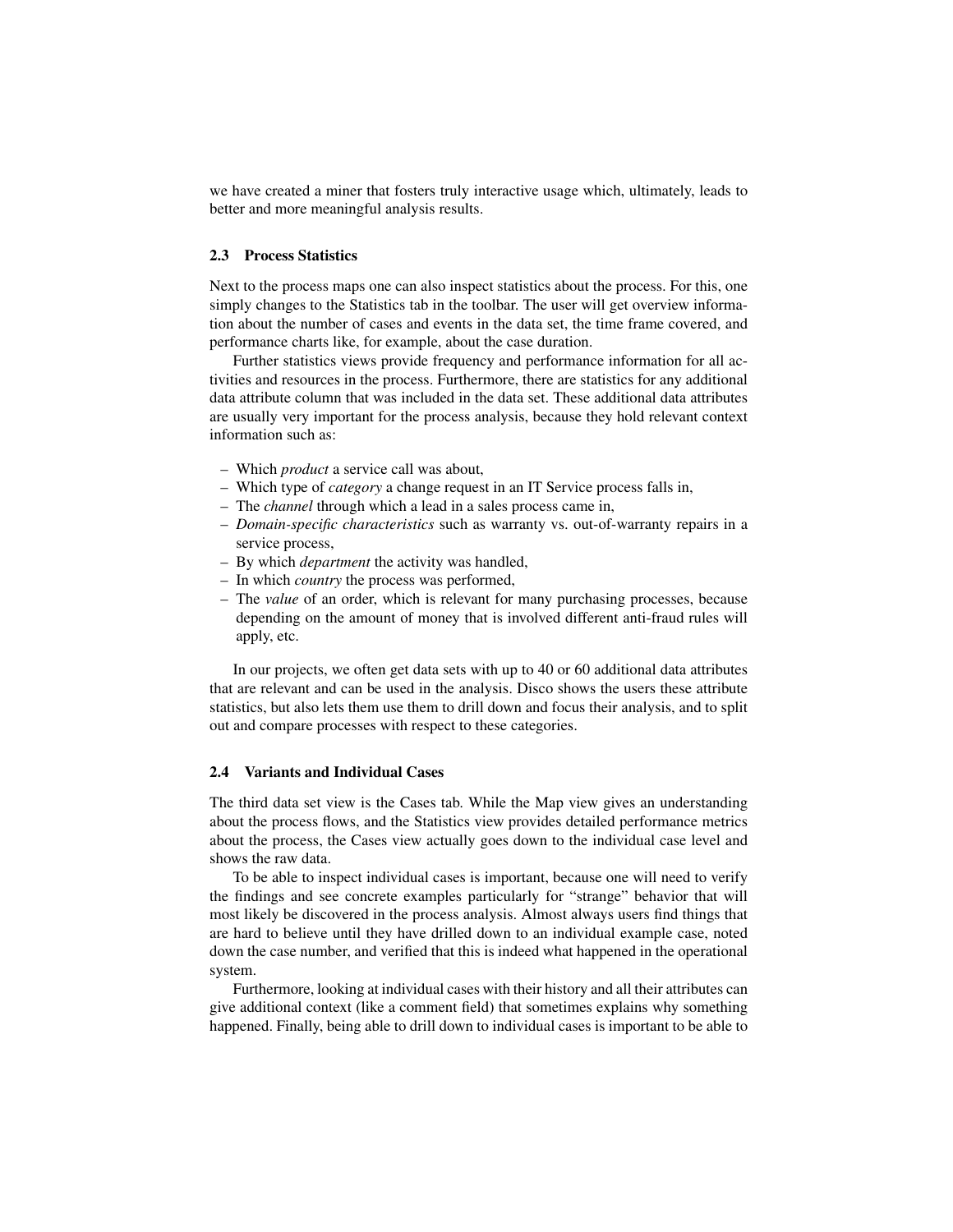act on the analysis. For example, if one has found deviations from the described process, or violations of an important business rule, one may want to get a list of these cases and talk to the people involved in them to provide additional training.

In addition to a complete list of all cases in the data set, the user also gets direct access to the variants in the process. Variants are an integral part of the process analysis. In Disco, a variant is a specific sequence of activities. It can be seen as one path from the beginning to the very end of the process. In the process map, an overview of the process flow between activities is shown for all cases together. A variant is then one "run" through this process from the start to the stop symbol, where also loops are unfolded. Usually, a large portion of cases in the data set are following just a few variants, and it is useful to know which are the most frequent ones.

Furthermore, a live full text search across case names and all activity, resource, and data columns lets the user find specific cases based on the words or word fragments she is looking for.

### 2.5 Filtering

Disco offers powerful, non-destructive filtering capabilities for explorative drill-down, and for focusing the analysis. These filters are quickly accessible from any view and easy to configure.

In total, there are six powerful filter types available in Disco, and they can be combined and stacked in any order:

- The *Timeframe filter* with intuitive calendar controls to select cases and events based on a time window. It can be used, for example, to compare the processes before and after a process change.
- The *Variation filter* that allows one to focus the analysis on either the mainstream behavior or precisely the exceptional cases by making use of the variants from the Cases view.
- The *Performance filter* to focus on cases based on a variety of different performance metrics like, for example, the case duration.
- The *Endpoints filter* to select cases based on their start and end activities. For example, one can filter incomplete cases, or trim cases to cut out a part of the process.
- The *Attribute filter* to focus on (or exclude) certain activities, resources or process categories based on data attributes.
- The *Follower filter* for powerful process pattern-oriented filtering, including a 4- Eyes filter option that can be used to check for segregation of duty violations.

Together with the three analysis views, these filtering capabilities enable Disco users to quickly and interactively explore their process into multiple directions, and to answer concrete questions about the process. Because filtering, and Disco in general, are so fast, one can also hold interactive process workshops, where the analyst and a group of other process stakeholders get together to do an As-Is analysis and generate process improvement ideas along the way.